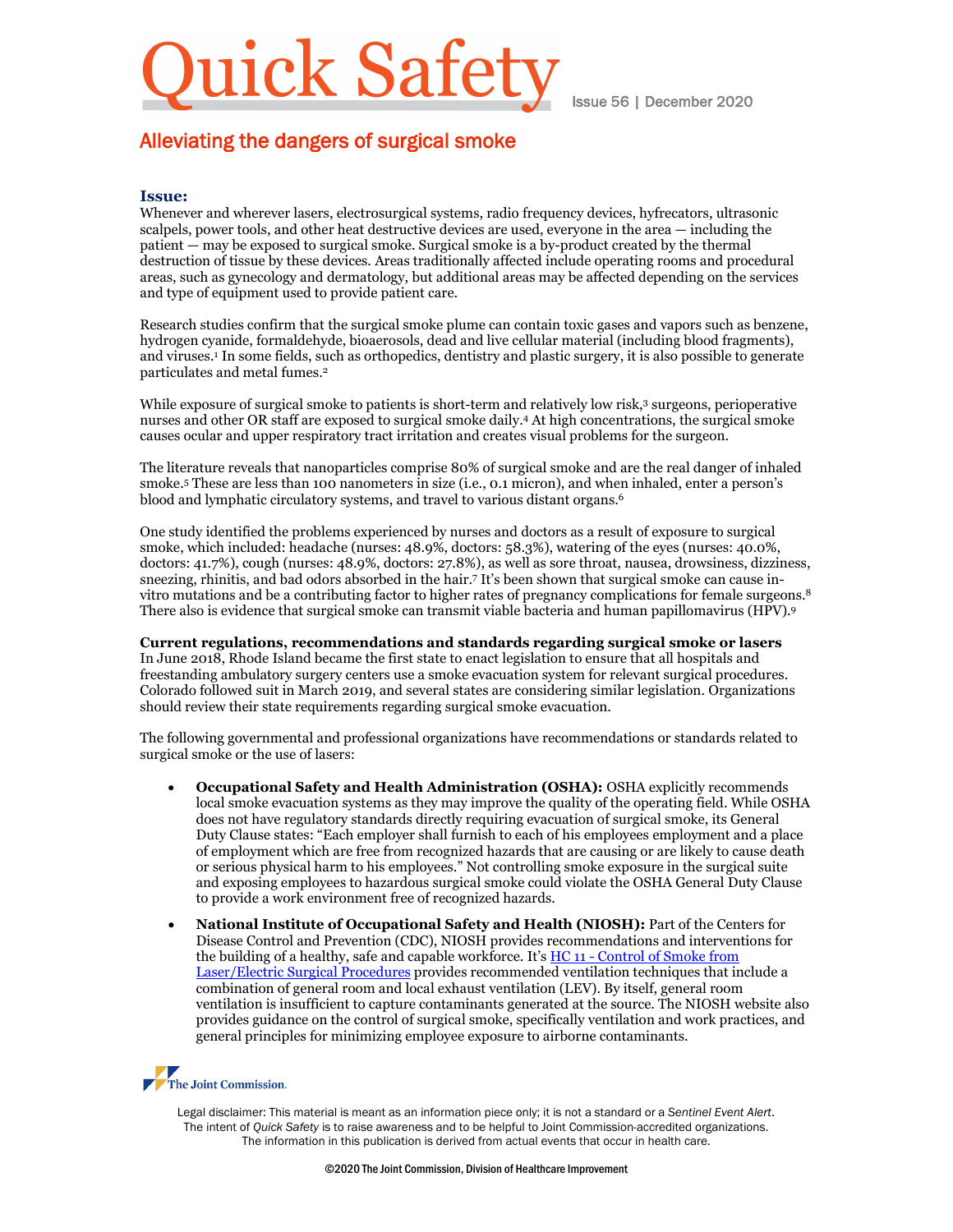Quick Safety Issue 56, December 2020 Page 12

- **American National Standards Institute (ANSI):** A private, not-for-profit organization, ANSI is dedicated to supporting the U.S. voluntary standards and conformity assessment system and strengthening its impact, both domestically and internationally. *ANSI Z136.3-2018: Safe Use of Lasers in Health Care* provides guidance to employers for establishing laser safety policies and procedures and training programs in safe laser use, and it includes engineering, procedural, and administrative controls and laser safety training. The document details information on the environment, non-beam hazards, and examinations following laser-induced injuries. Overall, the standard is intended for use by all people associated with the application, installation, operation, calibration, maintenance, and service of a health care laser system (HCLS), as well as others exposed to lasers being used as medical devices or in health care applications.
- **Association of periOperative Registered Nurses (AORN):** The evidence-based 2017 AORN Guideline for Surgical Smoke Safety documents the hazards of continuous exposure to surgical smoke and includes recommended practices for evacuation (Recommendations I-V).
- **ECRI**: A not-for-profit organization with the mission to improve the safety, quality, and costeffectiveness of care across all settings published a health care risk, quality and safety guidance article about smoke evacuation in 2018. This membership publication outlines safety concerns surrounding surgical smoke. It also provides guidance on the development of policies and procedures for surgical smoke evacuation, selection and purchase considerations of appropriate smoke evacuation systems and personal protective equipment (PPE), and recommendations regarding staff education. 10

### **Safety actions to consider:**

The Environment of Care (EC) chapter of the Joint Commission's accreditation manuals for hospitals, critical access hospitals, ambulatory care and office-based surgeries includes a standard (EC 02.02.01 element of performance 9) that requires these organizations to minimize risks associated with selecting, handling, storing, transporting, using, and disposing of hazardous gases and vapors. The standard includes the following note: *Hazardous gases and vapors include, but are not limited to, ethylene oxide and nitrous oxide gases; vapors generated by glutaraldehyde; cauterizing equipment, such as lasers; waste anesthetic gas disposal (WAGD); and laboratory rooftop exhaust. (For full text, refer to NFPA 99-2012: 9.3.8; 9.3.9)*

Health care organizations that conduct surgery and other procedures using lasers and other devices that produce surgical smoke should take the following actions to help protect patients and especially staff from the dangers of surgical smoke.

- Implement standard procedures for the removal of surgical smoke and plume through the use of engineering controls, such as smoke evacuators and high filtration masks.11,12,13,14,15 Use specific insufflators for patients undergoing laparoscopic procedures that lessen the accumulation of methemoglobin buildup in the intra-abdominal cavity. (Surgical smoke is cytotoxic if absorbed into the blood and can cause elevated methemoglobin.) For example, a lapro-shield smoke evacuation device — a filter that attaches to a trocar — helps clear the field inside the abdomen.
- During laser procedures, use standard precautions, such as those promulgated by the Blood-Borne Pathogen Standard (29CFR1910.1030) and the CDC's *Core Infection Prevention and Control Practices for Safe Healthcare Delivery in All Settings*, to prevent exposure to the aerosolized blood, blood by-products and pathogens contained in surgical smoke plumes.16
- Establish and periodically review policies and procedures for surgical smoke safety and control. Make these policies and procedures available to staff in all areas where surgical smoke is generated. 11
- Provide surgical team members with initial and ongoing education and competency verification on surgical smoke safety, including the organization's policies and procedures.<sup>11,17</sup>
- Conduct periodic training exercises to assess surgical smoke precautions and consistent evacuation for the surgical suite or procedural area.<sup>11</sup>

### **Resources:**

1. Centers for Disease Control and Prevention. HC 11 - Control of Smoke from Laser/Electric Surgical [Procedures.](https://www.cdc.gov/niosh/docs/hazardcontrol/hc11.html)

2. American National Standards Institute (ANSI). *ANSI Z136.3-2018.* 7.4 Laser Generated Airborne Contaminants (LGAC); Plume and Airborne Contaminants (PAC).



Legal disclaimer: This material is meant as an information piece only; it is not a standard or a *Sentinel Event Alert*. The intent of *Quick Safety* is to raise awareness and to be helpful to Joint Commission-accredited organizations. The information in this publication is derived from actual events that occur in health care.